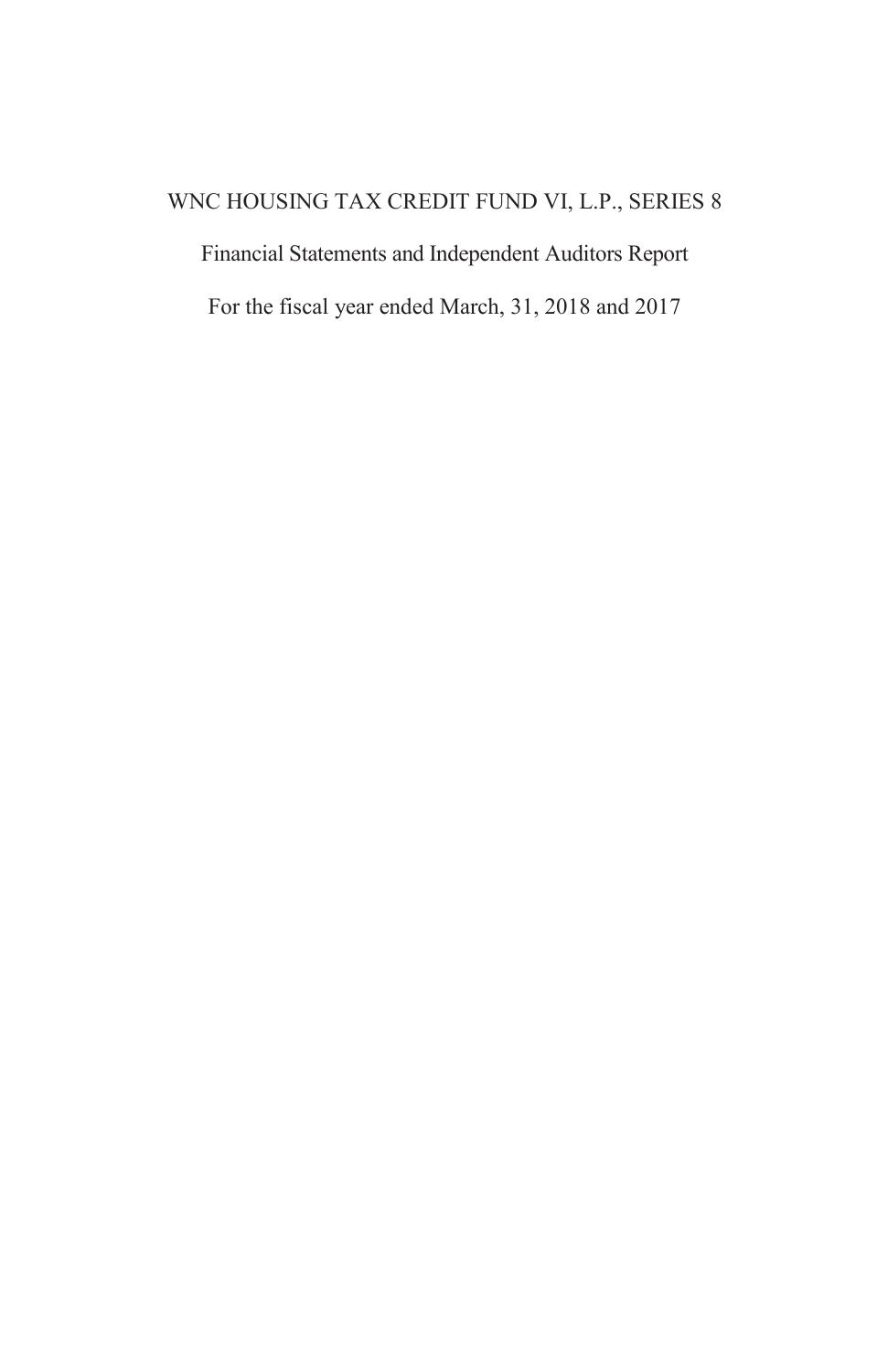# **WNC**

August 3, 2018

re: WNC Housing Tax Credit Fund VI, L.P., Series 8

Dear Investor:

We are pleased to provide you with the March 31, 2018 and 2017 financial statements and independent auditors report for your fund.

If you have any questions please contact Investor Services by phone or email at investorservices@wncinc.com

Best regards,

WNC & ASSOCIATES, INC. Investor Services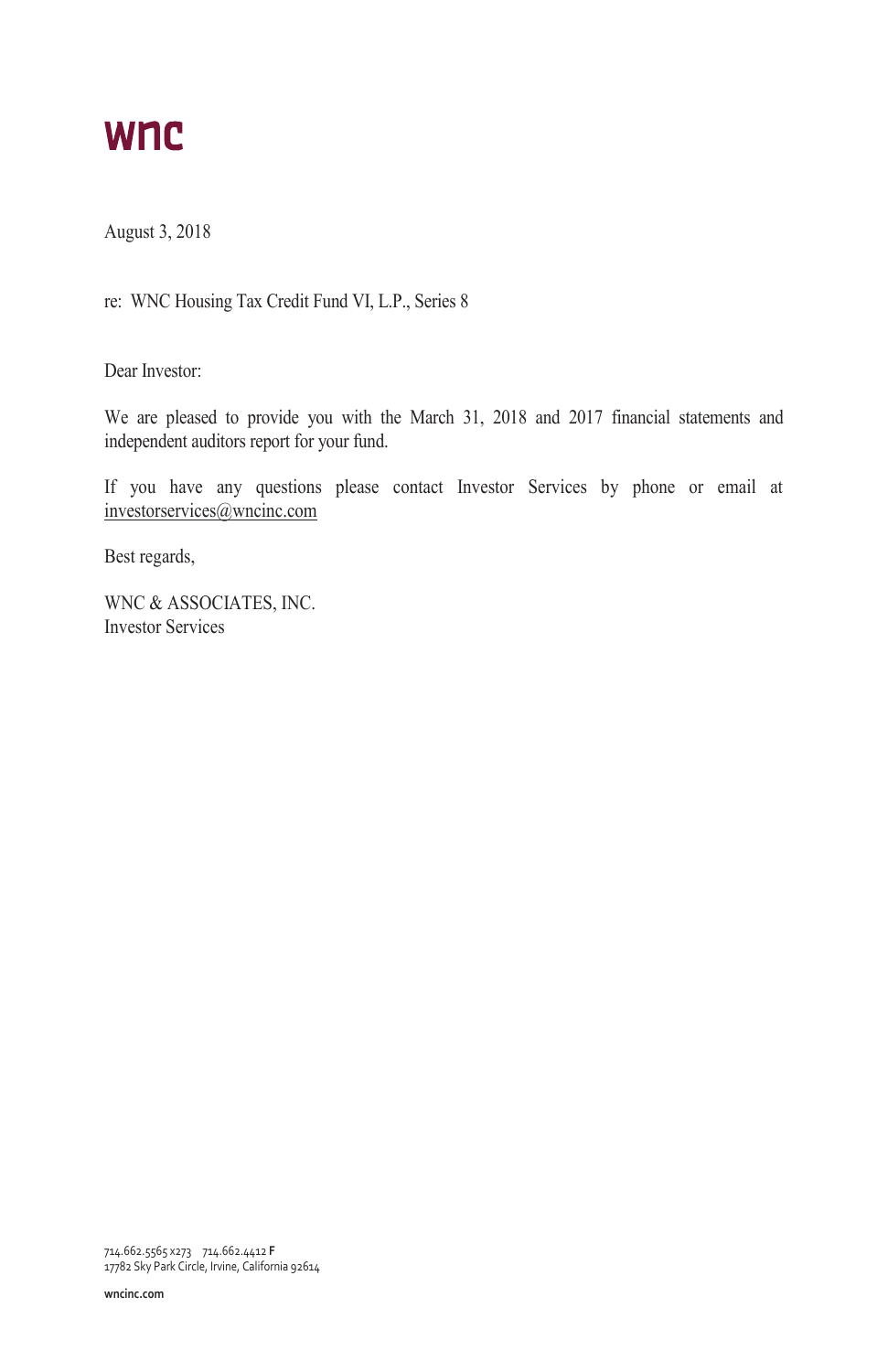**Financial Statements and Independent Auditor's Report**

**March 31, 2018 and 2017**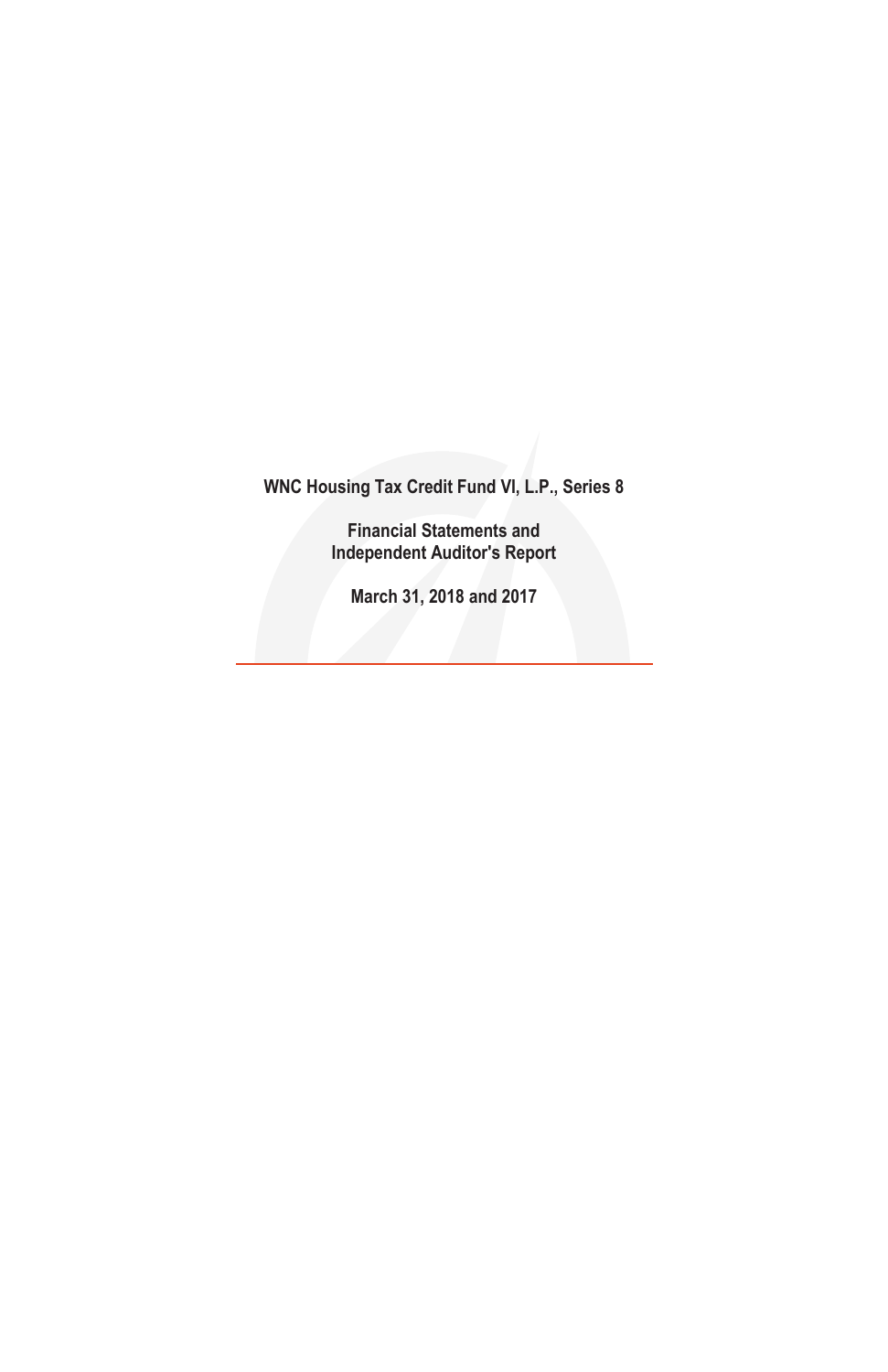# Index

|                                          | Page           |
|------------------------------------------|----------------|
| Independent Auditor's Report             | $\overline{2}$ |
| <b>Financial Statements</b>              |                |
| <b>Balance Sheets</b>                    | 3              |
| <b>Statements of Operations</b>          | 4              |
| Statements of Partners' Equity (Deficit) | 5              |
| <b>Statements of Cash Flows</b>          | 6              |
| Notes to Financial Statements            | 7              |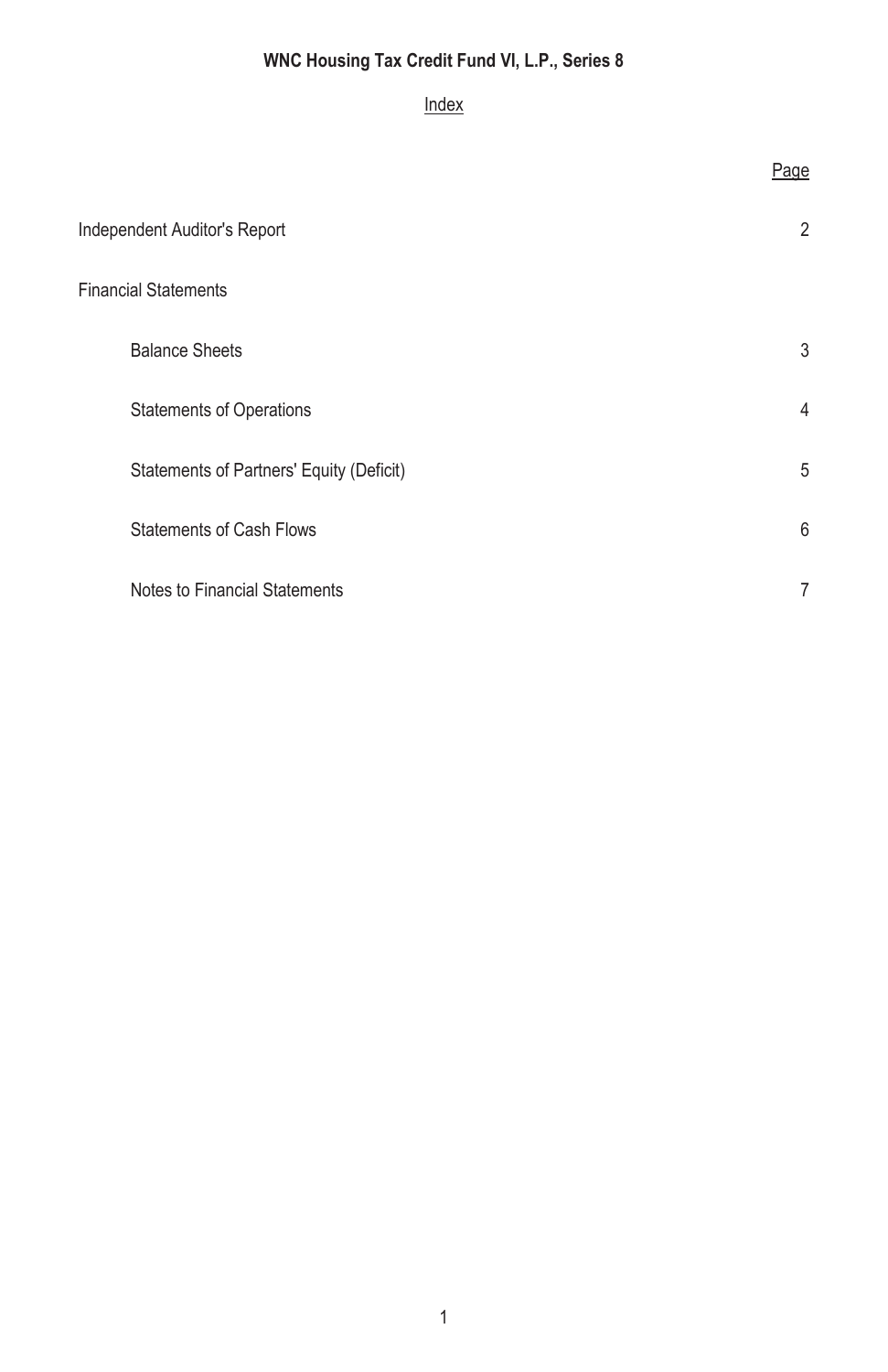#### Independent Auditor's Report

To the Partners WNC Housing Tax Credit Fund VI, L.P., Series 8

We have audited the accompanying financial statements of WNC Housing Tax Credit Fund VI, L.P., Series 8, which comprise the balance sheets as of March 31, 2018 and 2017, and the related statements of operations, partners' equity (deficit) and cash flows for the years then ended, and the related notes to the financial statements.

#### *Management's Responsibility for the Financial Statements*

Management is responsible for the preparation and fair presentation of these financial statements in accordance with accounting principles generally accepted in the United States of America; this includes the design, implementation, and maintenance of internal control relevant to the preparation and fair presentation of financial statements that are free from material misstatement, whether due to fraud or error.

#### *Auditor's Responsibility*

Our responsibility is to express an opinion on these financial statements based on our audits. We conducted our audits in accordance with auditing standards generally accepted in the United States of America. Those standards require that we plan and perform the audit to obtain reasonable assurance about whether the financial statements are free from material misstatement.

An audit involves performing procedures to obtain audit evidence about the amounts and disclosures in the financial statements. The procedures selected depend on the auditor's judgment, including the assessment of the risks of material misstatement of the financial statements, whether due to fraud or error. In making those risk assessments, the auditor considers internal control relevant to the entity's preparation and fair presentation of the financial statements in order to design audit procedures that are appropriate in the circumstances, but not for the purpose of expressing an opinion on the effectiveness of the entity's internal control. Accordingly, we express no such opinion. An audit also includes evaluating the appropriateness of accounting policies used and the reasonableness of significant accounting estimates made by management, as well as evaluating the overall presentation of the financial statements.

We believe that the audit evidence we have obtained is sufficient and appropriate to provide a basis for our audit opinion.

#### *Opinion*

In our opinion, the financial statements referred to above present fairly, in all material respects, the financial position of WNC Housing Tax Credit Fund VI, L.P., Series 8 as of March 31, 2018 and 2017, and the results of its operations and its cash flows for the years then ended in accordance with accounting principles generally accepted in the United States of America.

CohnReznick LLP

Bethesda, Maryland May 4, 2018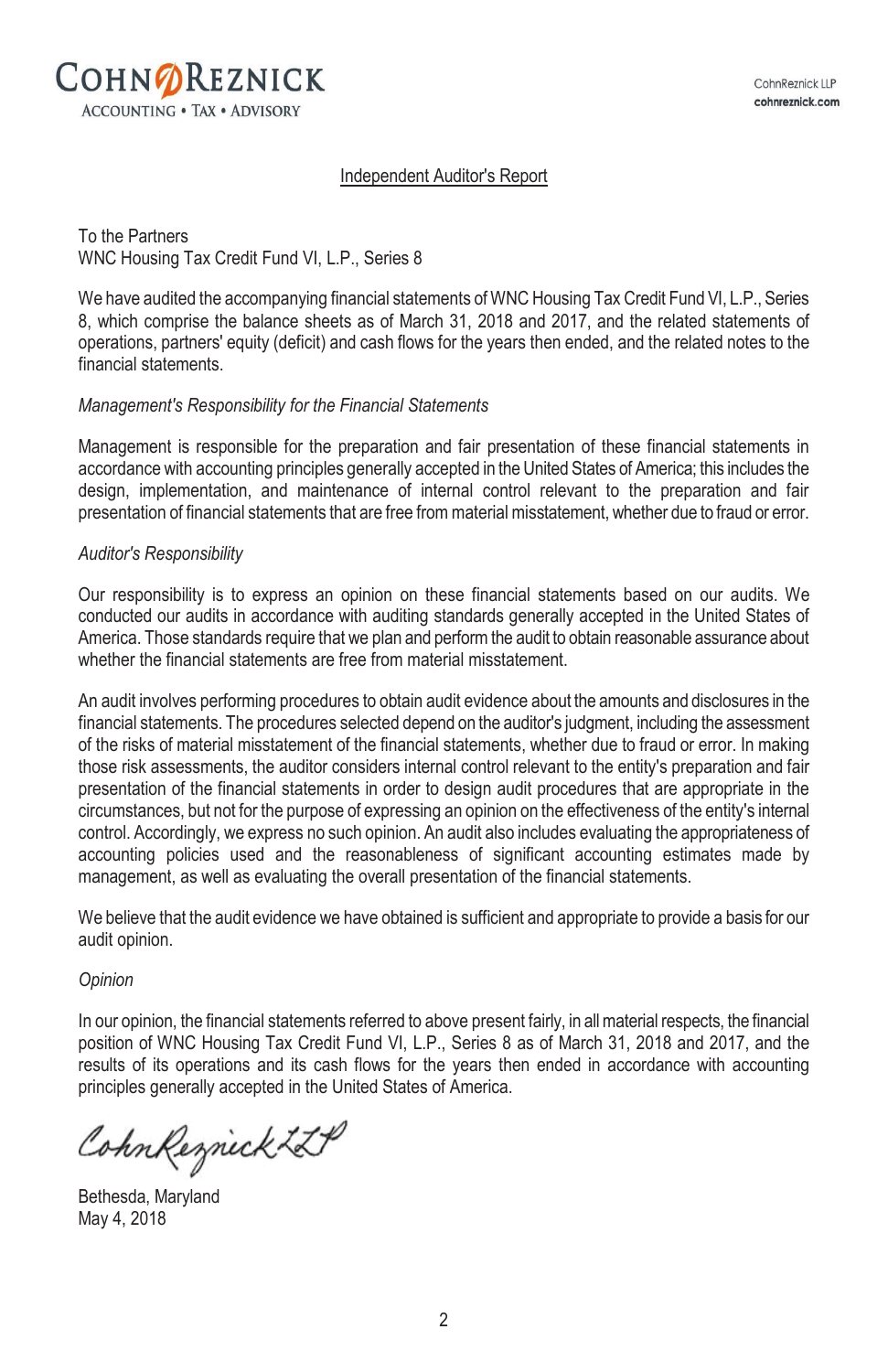# **Balance Sheets March 31, 2018 and 2017**

#### Assets

|                                                     | 2018          |    | 2017    |
|-----------------------------------------------------|---------------|----|---------|
| Investment in Operating Partnerships                | \$            | \$ |         |
| Other assets<br>Cash and cash equivalents           | 164,220       |    | 174,161 |
| Total assets                                        | \$<br>164,220 | S  | 174,161 |
| Liabilities and Partners' Equity (Deficit)          |               |    |         |
| Liabilities<br>Accounts payable - affiliates        | \$<br>14,647  | \$ | 9,289   |
| Partners' equity (deficit)                          | 149,573       |    | 164,872 |
| Total liabilities and partners'<br>equity (deficit) | \$<br>164,220 |    | 174,161 |

See Notes to Financial Statements.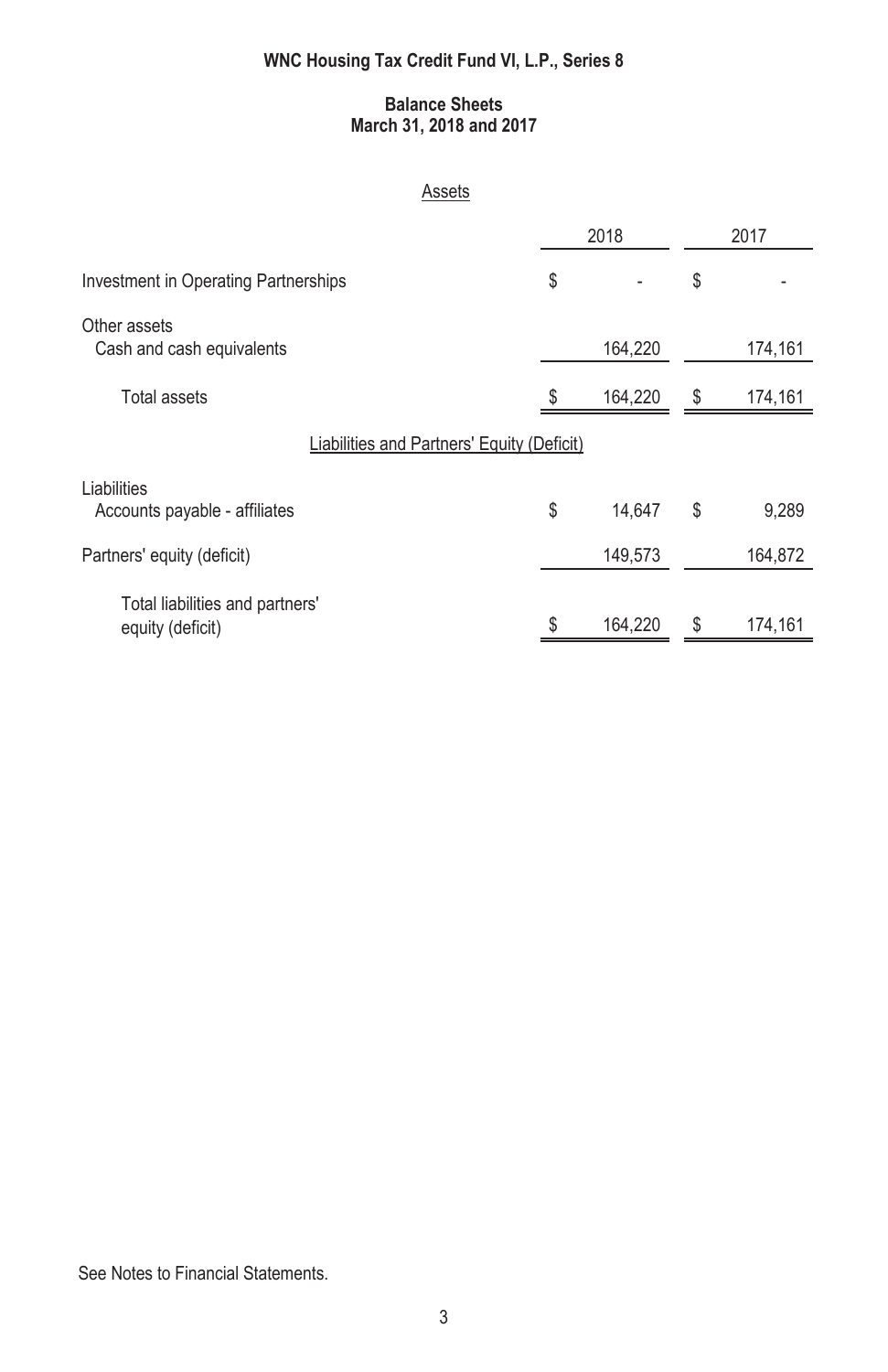# **Statements of Operations Years Ended March 31, 2018 and 2017**

|                                                             | 2018              | 2017              |
|-------------------------------------------------------------|-------------------|-------------------|
| Revenue<br>Interest income<br>Reporting fees                | \$<br>49<br>4,000 | \$<br>52<br>4,861 |
| Total revenue                                               | 4,049             | 4,913             |
| Gain from disposition of Operating Partnerships             |                   | 122,698           |
| Expenses<br>Administration expenses<br>Asset management fee | 16,245<br>3,103   | 11,848<br>3,103   |
| <b>Total expenses</b>                                       | 19,348            | 14,951            |
| Net income (loss)                                           | \$<br>(15, 299)   | \$<br>112,660     |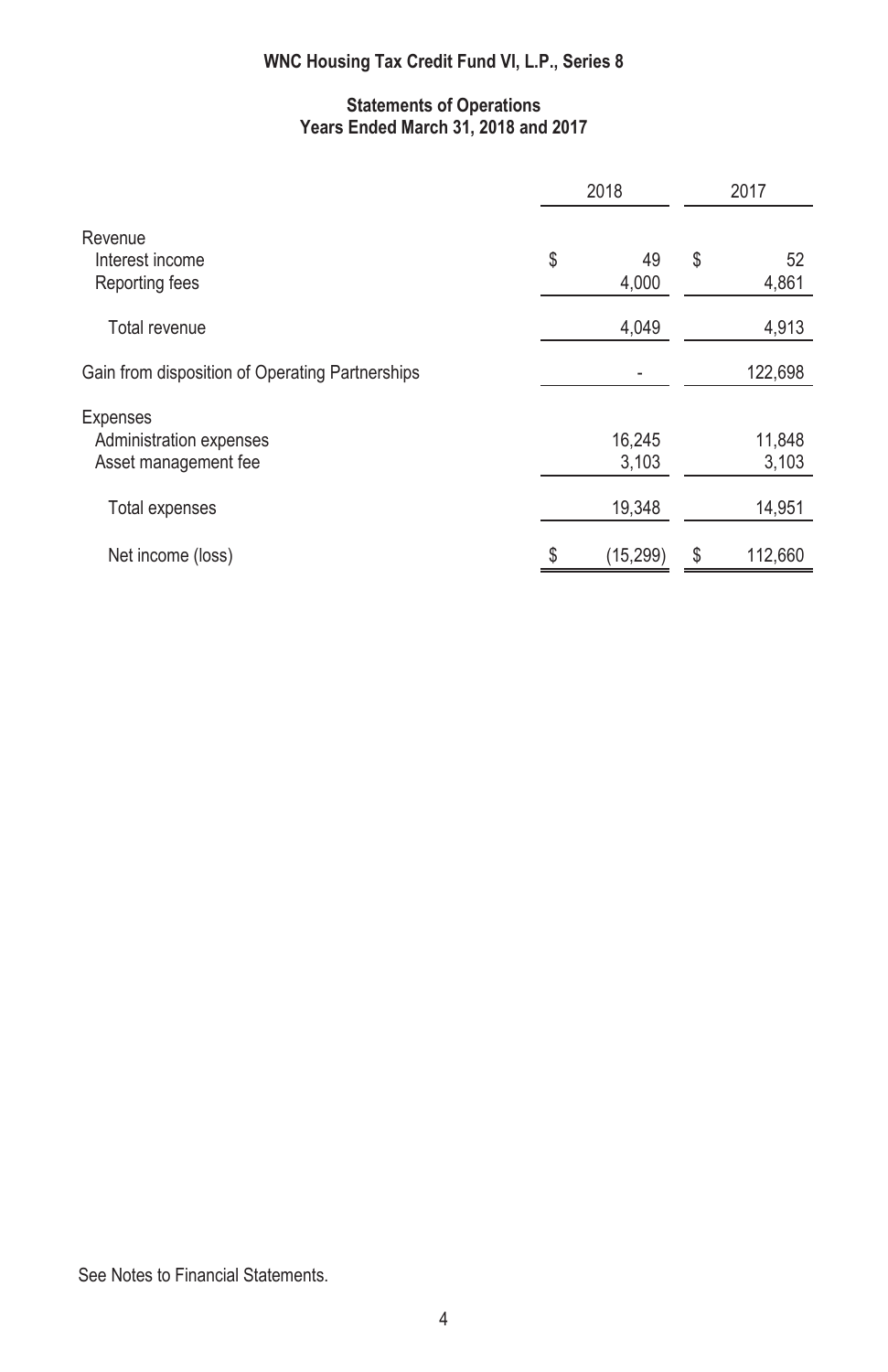# **Statements of Partners' Equity (Deficit) Years Ended March 31, 2018 and 2017**

|                                               | General<br>partner |    | Limited<br>partners |    | Total    |  |
|-----------------------------------------------|--------------------|----|---------------------|----|----------|--|
| Partners' equity (deficit),<br>March 31, 2016 | \$<br>(8,951)      | \$ | 61,163              | \$ | 52,212   |  |
| Net income (loss)                             | 113                |    | 112,547             |    | 112,660  |  |
| Partners' equity (deficit),<br>March 31, 2017 | (8,838)            |    | 173,710             |    | 164,872  |  |
| Net income (loss)                             | (15)               |    | (15, 284)           |    | (15,299) |  |
| Partners' equity (deficit),<br>March 31, 2018 | \$<br>(8, 853)     | \$ | 158,426             | \$ | 149,573  |  |

See Notes to Financial Statements.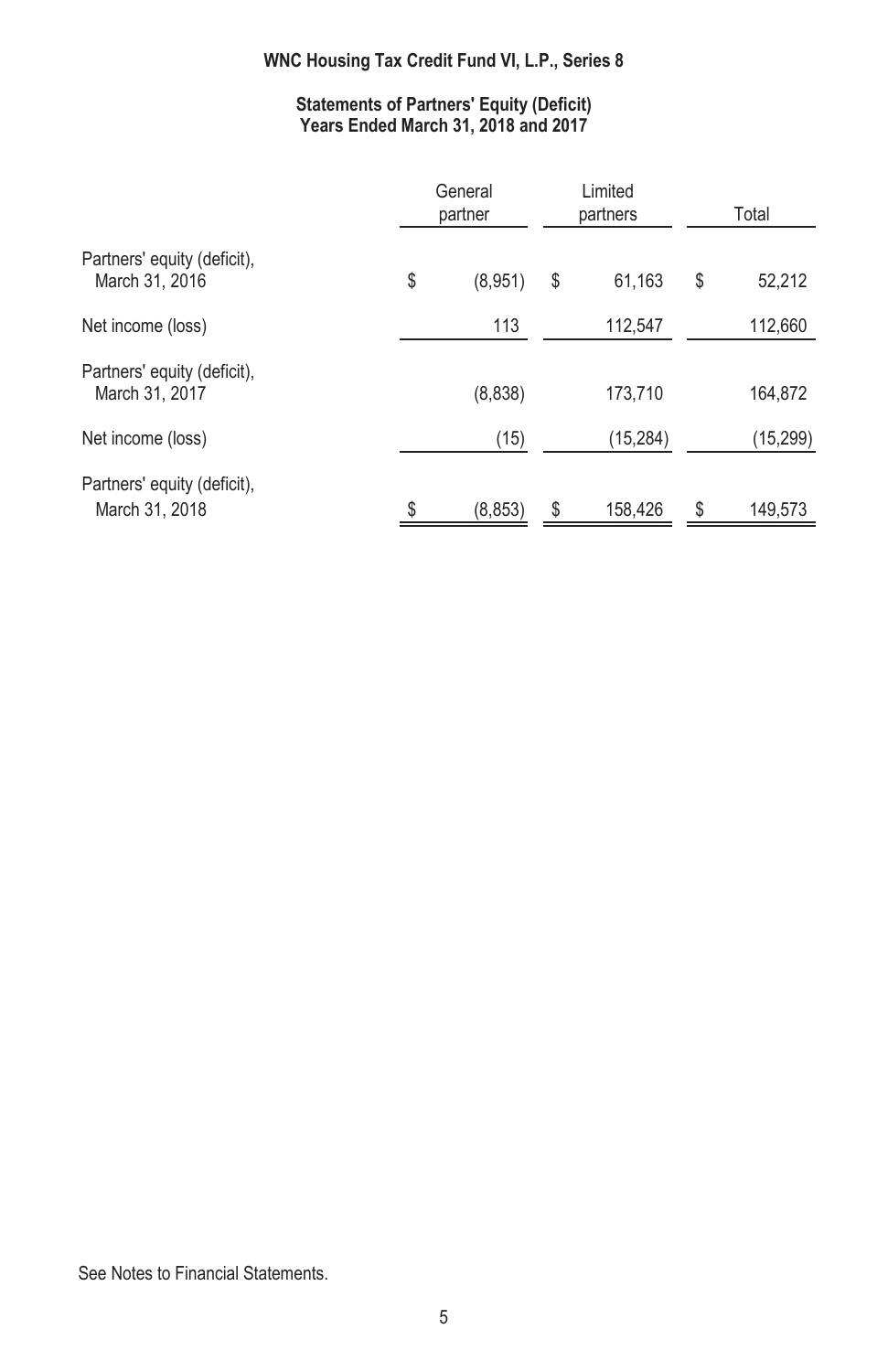# **Statements of Cash Flows Years Ended March 31, 2018 and 2017**

|                                                                                                                                                      | 2018            | 2017                |
|------------------------------------------------------------------------------------------------------------------------------------------------------|-----------------|---------------------|
| Cash flows from operating activities<br>Net income (loss)<br>Adjustments to reconcile net income (loss) to net cash<br>used in operating activities: | \$<br>(15, 299) | \$<br>112,660       |
| Gain from disposition of Operating Partnerships<br>Decrease in other assets                                                                          |                 | (122, 698)<br>1,150 |
| Increase (decrease) in accounts payable - affiliates                                                                                                 | 5,358           | (62,682)            |
| Net cash used in operating activities                                                                                                                | (9,941)         | (71,570)            |
| Cash flows from investing activities<br>Proceeds from sale of Operating Partnerships                                                                 |                 | 122,698             |
| Net cash provided by investing activities                                                                                                            |                 | 122,698             |
| Net increase (decrease) in cash and cash equivalents                                                                                                 | (9,941)         | 51,128              |
| Cash and cash equivalents, beginning of year                                                                                                         | 174,161         | 123,033             |
| Cash and cash equivalents, end of year                                                                                                               | \$<br>164,220   | 174,161             |

See Notes to Financial Statements.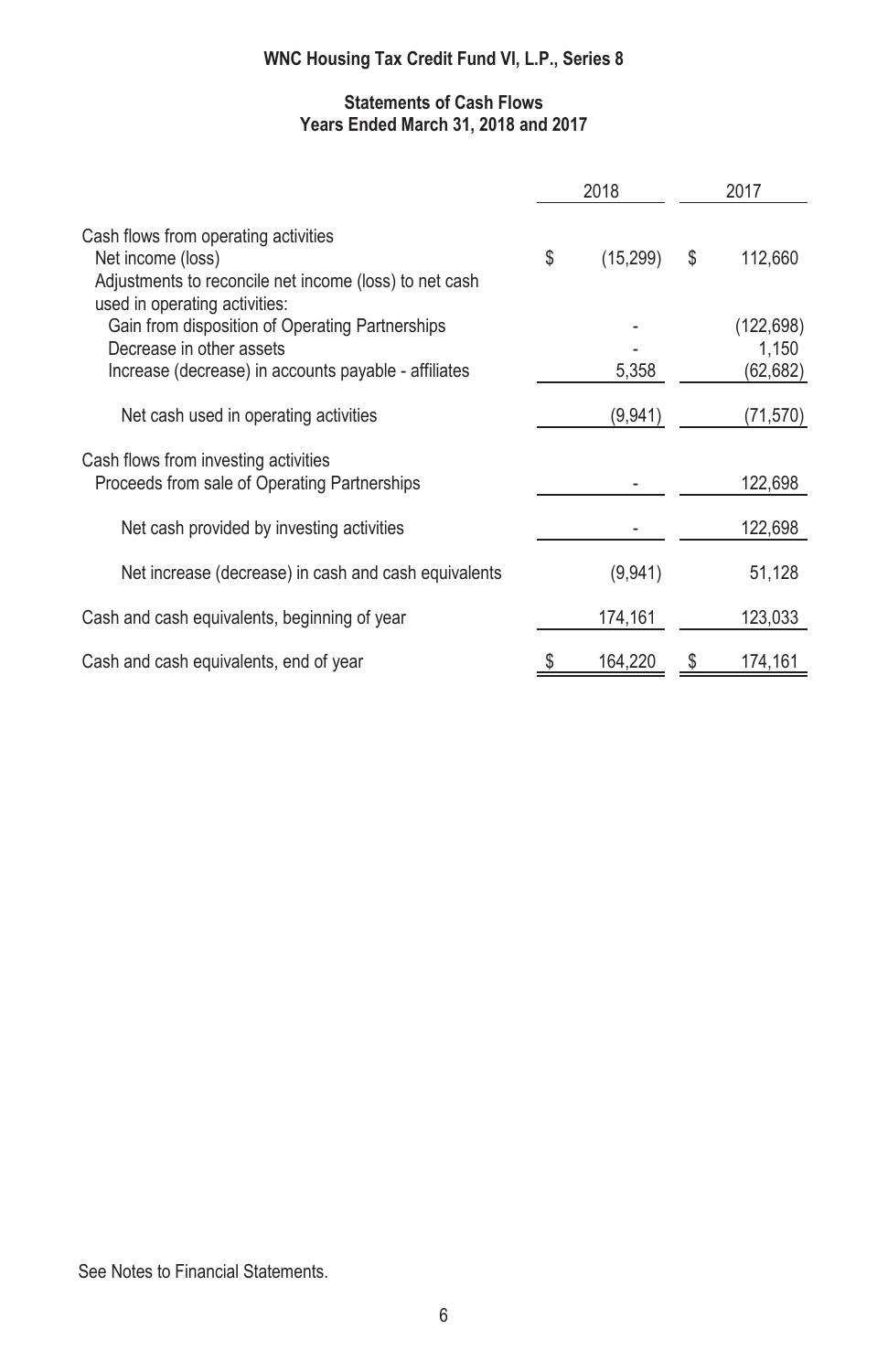# **Note 1 - Organization and summary of significant accounting policies**

## **Organization**

WNC Housing Tax Credit Fund VI, L.P., Series 8 (the "Partnership") was formed as a limited partnership under the laws of the State of California on June 16, 1997, for the purpose of investing in various limited partnerships which have been organized to acquire, develop, own and operate lowincome residential rental properties ("Operating Partnerships"). Significant operations commenced on December 12, 2000. The Operating Partnerships qualify for the low-income housing tax credit under Section 42 of the Internal Revenue Code, are restricted as to rent charges, and are required to lease units to low- or moderate-income individuals or families, subject to the provisions of Section 42(g)(2) of the Internal Revenue Code. In addition, some projects may qualify for the historic rehabilitation tax credit.

The Partnership originally registered with the Securities and Exchange Commission (the "SEC") on July 16, 1999 to raise capital through a public offering. At the time, 9,814 units were sold raising partner capital of \$9,807,585, net of volume and dealer discounts. In 2004, the Partnership fell below the required number of outstanding units, thereby relieving it of its responsibility to file annual and quarterly reports with the SEC.

In accordance with the partnership agreement, profits, losses, cash flow (subject to certain priority allocations and distributions) and tax credits are allocated 99.9% to the limited partners and 0.1% to the general partner, WNC & Associates, Inc.

The Partnership will continue in existence until December 31, 2060.

# **Investment in Operating Partnerships**

All of the Partnership's investments in Operating Partnerships are considered to be variable interest entities ("VIEs") because the owners of the equity at risk in these entities do not have the power to direct their operations. The Partnership is not considered the primary beneficiary of the Operating Partnerships since it does not have the power to direct the activities that are considered most significant to the economic performance of these entities. Therefore, the Partnership accounts for the investment in its Operating Partnerships using the equity method of accounting. Under the equity method, the initial investment is recorded at cost, increased or decreased by the Partnership's share of income or losses, and decreased by distributions and syndication costs. The investment cannot be reduced below zero.

# **Variable interest entities**

In accordance with the accounting guidance for the consolidation of VIEs, the Partnership determines when it should include the assets, liabilities, and activities of a VIE in its financial statements, and when it should disclose information about its relationship with a VIE. A VIE is a legal structure used to conduct activities or hold assets, and a VIE must be consolidated by a company if it is the primary beneficiary. The primary beneficiary of a VIE is the entity that has (1) the power to direct the activities of the VIE that most significantly impact the VIE's economic performance and (2) the obligation to absorb losses or receive benefits that could potentially be significant to the VIE. If multiple unrelated parties share such power, as defined, no party is required to consolidate the VIE.

The Partnership determines whether an entity is a VIE and whether it is the primary beneficiary at the date of initial involvement with the entity. The Partnership reassesses whether it is the primary beneficiary of a VIE on an ongoing basis based on changes in facts and circumstances. In determining whether it is the primary beneficiary, the Partnership considers the purpose and activities of the VIE, including the variability and related risks the VIE incurs and transfers to other entities and their related parties. These factors are considered in determining whether the Partnership has the power to direct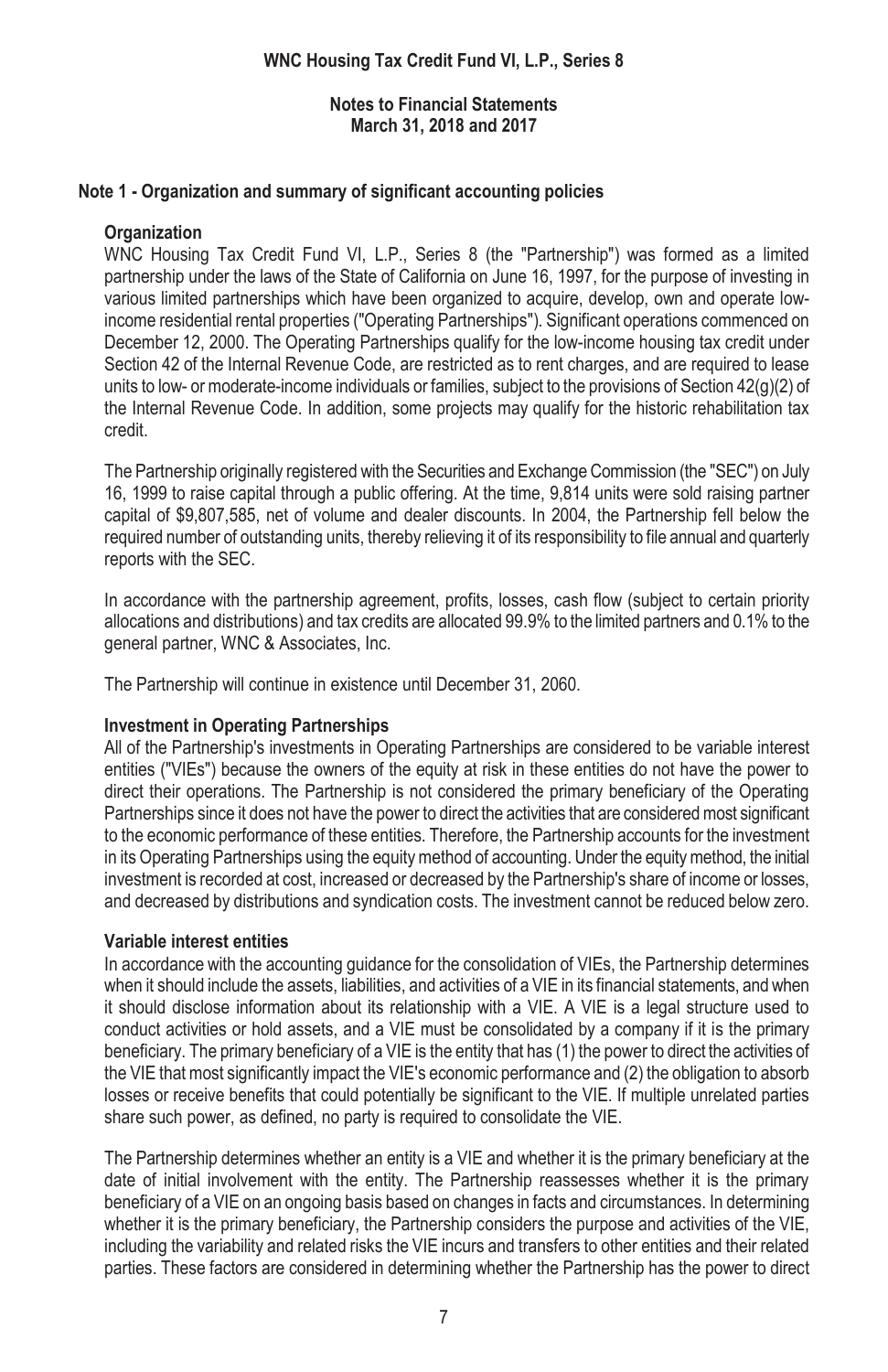#### **Notes to Financial Statements March 31, 2018 and 2017**

activities of the VIE that most significantly impact the VIE's economic performance and whether the Partnership also has the obligation to absorb losses of or receive benefits from the VIE that could be potentially significant to the VIE. If the Partnership determines that it is the primary beneficiary of the VIE, the VIE is consolidated within the Partnership's financial statements.

The Partnership's maximum exposure to loss as a result of its involvement with these VIEs is estimated to be the entire balance in its investment in Operating Partnerships and estimated future funding commitments. To the extent that the Partnership does not receive the full amount of tax credits specified in its initial investment contribution agreement, it would be eligible to receive payments from the general partner of the Operating Partnership under the provisions of tax credit guarantees.

## **Impairment of long-lived assets**

The Partnership reviews its investments in Operating Partnerships for impairment whenever events or changes in circumstances indicate that the carrying value of such investments may not be recoverable. Recoverability is measured by a comparison of the carrying amount of the investment to the sum of the total amount of the remaining tax credits allocated to the Partnership and any estimated residual value of the investment. No impairment loss was recorded for the years ended March 31, 2018 and 2017.

### **Use of estimates**

The preparation of financial statements in conformity with accounting principles generally accepted in the United States of America requires management to make estimates and assumptions that affect the reported amounts of assets and liabilities and disclosure of contingent assets and liabilities at the date of the financial statements and the reported amounts of revenue and expenses during the reporting period. Actual results could differ from those estimates.

#### **Cash and cash equivalents**

Cash equivalents of \$164,220 and \$174,161, respectively, at March 31, 2018 and 2017 consist of investments in money market funds with original maturities of 90 days or less.

# **Revenue recognition**

The Partnership is entitled to receive reporting fees from the Operating Partnerships. The intent of the reporting fee is to offset (in part) administrative costs incurred by the Partnership in corresponding with the Operating Partnerships. Due to the uncertainty of these fees, the Partnership recognizes reporting fees as collections are made.

#### **Income taxes**

The Partnership has elected to be treated as a pass-through entity for income tax purposes and, as such, is not subject to income taxes. Rather, all items of taxable income, deductions and tax credits are passed through to and are reported by its owners on their respective income tax returns. The Partnership's federal tax status as a pass-through entity is based on its legal status as a partnership. Accordingly, the Partnership is not required to take any tax positions in order to qualify as a passthrough entity. The Partnership is required to file and does file tax returns with the Internal Revenue Service and other taxing authorities. Accordingly, these financial statements do not reflect a provision for income taxes and the Partnership has no other tax positions which must be considered for disclosure. Income tax returns filed by the Partnership are subject to examination by the Internal Revenue Service for a period of three years. While no income tax returns are currently being examined by the Internal Revenue Service, tax years since 2014 remain open.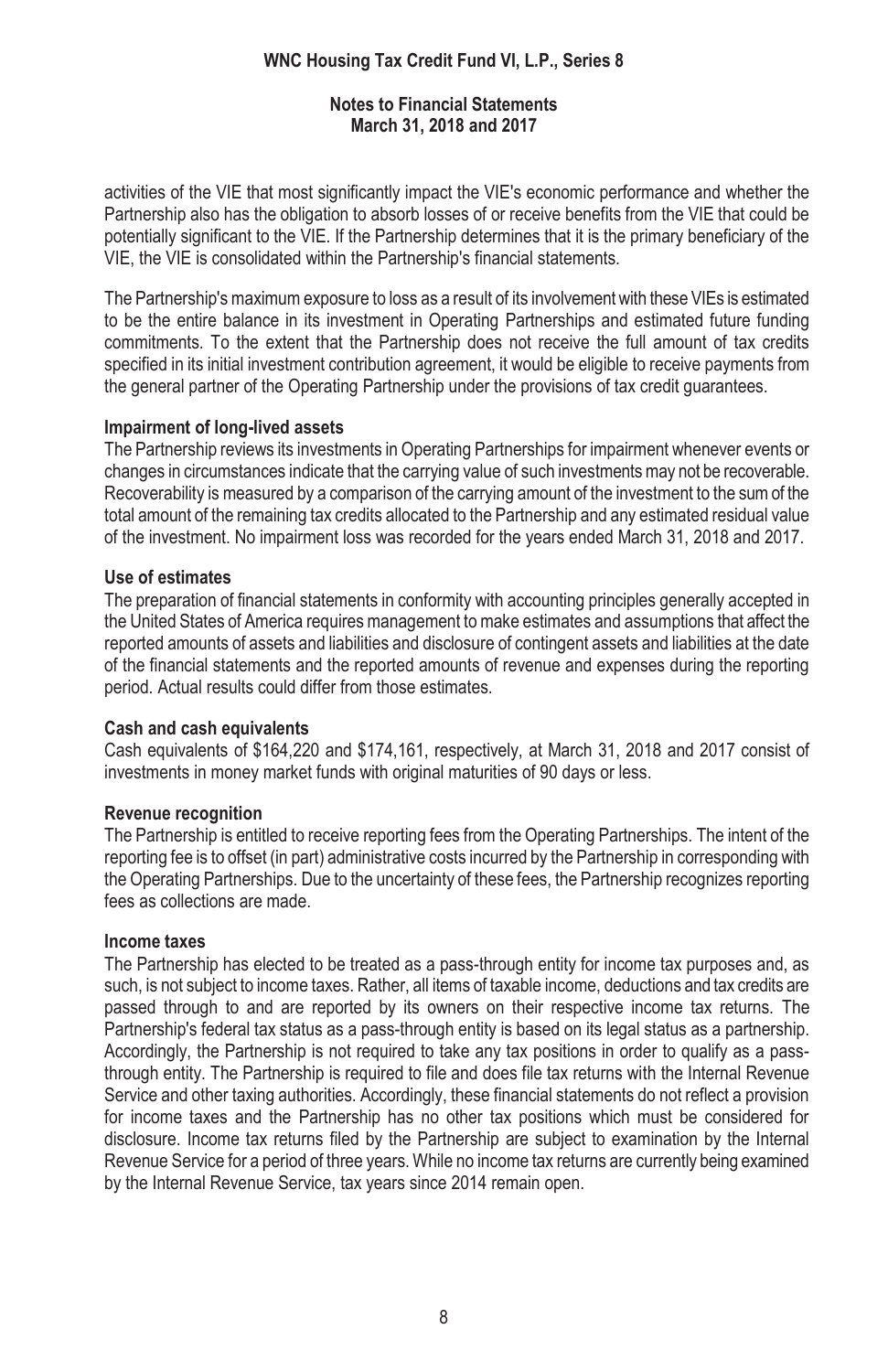# **Note 2 - Capital contributions**

The limited partners were required to make capital contributions to the Partnership in the aggregate amount of \$9,815,000. As of March 31, 2018 and 2017, all contributions have been made.

### **Note 3 - Related party transactions**

The following fees and expenses are payable to the general partner or its affiliates as follows:

I. Fees payable for services related to the day-to-day operations of the Partnership and its investment in Operating Partnerships:

An asset management fee is paid on an annual basis in an amount not to exceed .2% of the sum of the Partnership's investment in Operating Partnerships and its allocable share of the amount of the mortgage loans on the Operating Partnerships. During each of the years ended March 31, 2018 and 2017, the Partnership incurred asset management fees of \$3,103 and \$6,206 and \$3,103, respectively, remains payable and is included in accounts payable - affiliates as of March 31, 2018 and 2017.

II. Reimbursable expense:

The general partner and its affiliates have paid for certain miscellaneous operating expenses on behalf of the Partnership. During the years ended March 31, 2018 and 2017, \$16,245 and \$11,848, respectively, was incurred, of which \$8,441 and \$6,186, respectively, remains payable and is included in accounts payable - affiliates as of March 31, 2018 and 2017.

#### **Note 4 - Investment in Operating Partnerships**

The Partnership owns a limited partnership interest in the following Operating Partnership which was formed to acquire, rehabilitate or construct, own and operate a low-income residential rental housing project:

| Operating partnership | Ownership  | Date of        | Number   |
|-----------------------|------------|----------------|----------|
|                       | percentage | acquisition    | of units |
| 505 West Main L.P.    | 59.14%     | April 18, 2001 | 30       |

During the year ended March 31, 2017, the Partnership disposed of its interest in TCM Haven, Ltd. The investment balance had previously been reduced to zero, and proceeds of \$122,698 were received and recorded as a gain. The compliance period of TCM Haven, Ltd. ended in 2015.

Under the terms of the Partnership's investment in the Operating Partnerships, the Partnership was required to make capital contributions to the Operating Partnerships. All contributions have been paid to the Operating Partnerships as of March 31, 2018 and 2017.

The loss from the investment in Operating Partnerships for the years ended March 31, 2018 and 2017, respectively, was recorded by the Partnership based on 12 months of reported results provided by the Operating Partnerships for the years ended December 31, 2017 and 2016, respectively.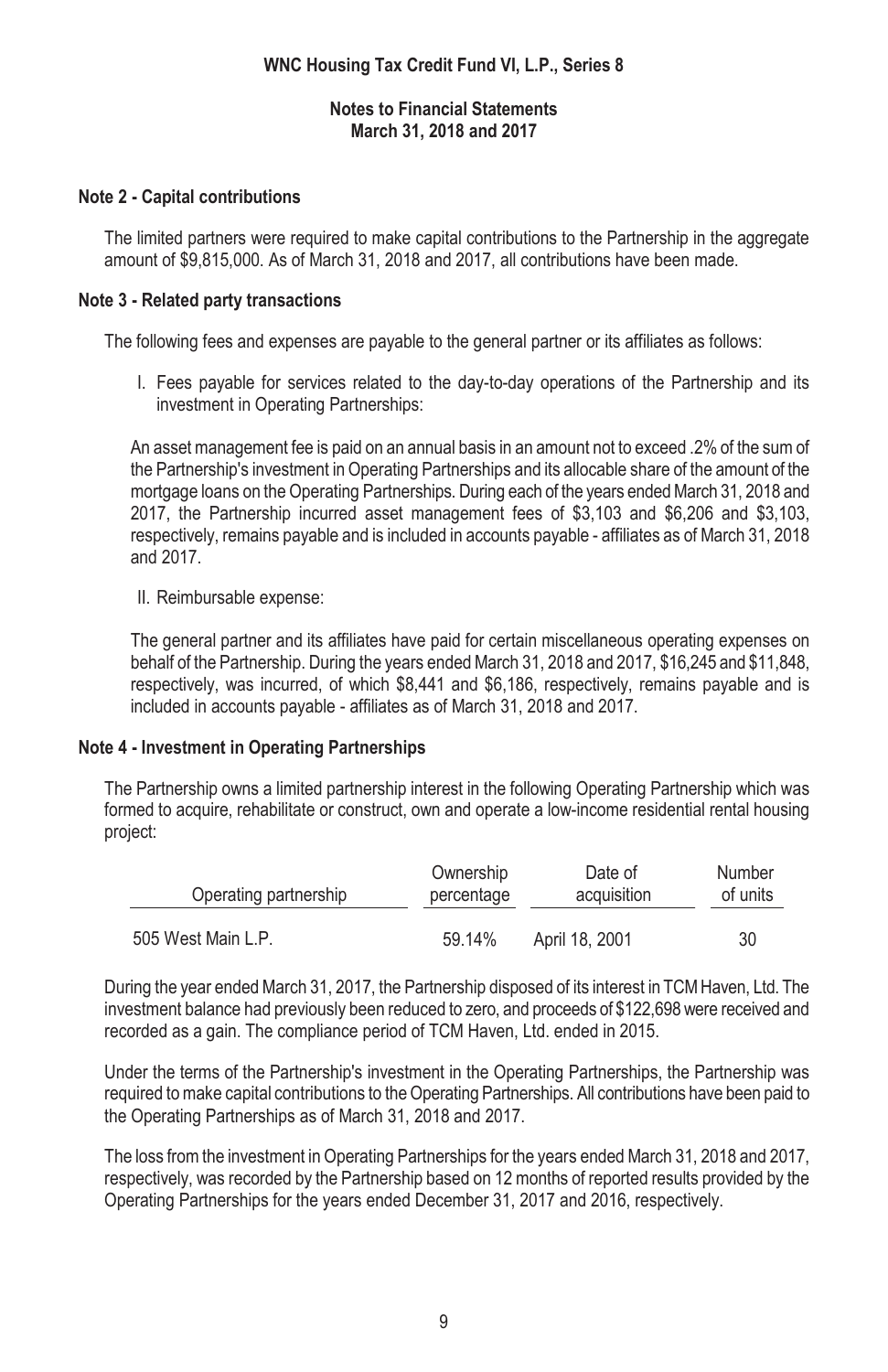#### **Notes to Financial Statements March 31, 2018 and 2017**

The Partnership's investment in the Operating Partnerships at March 31, 2018 and 2017 is summarized as follows:

|                                             | 2018       |   | 2017       |  |
|---------------------------------------------|------------|---|------------|--|
| Capital contributions paid to the Operating |            |   |            |  |
| Partnerships                                | 1.065.804  |   | 1.065.804  |  |
| Partnership's cumulative share of Operating |            |   |            |  |
| Partnerships' losses                        | (126, 613) |   | (126, 613) |  |
| <b>Cumulative impairment losses</b>         | (939, 191) |   | (939, 191) |  |
| Investment per balance sheet                |            | S |            |  |

The summarized balance sheets of the Operating Partnership at December 31, 2017 and 2016 and the summarized statements of operations for the years then ended are as follows:

# **Balance Sheets**

|                            | Assets |              |      |             |  |
|----------------------------|--------|--------------|------|-------------|--|
|                            |        | 2017         | 2016 |             |  |
| Investments in real estate |        |              |      |             |  |
| Land                       |        | \$<br>75,000 | \$   | 75,000      |  |
| Buildings and improvements |        | 3,987,465    |      | 3,987,465   |  |
| Furnishings and equipment  |        | 181,889      |      | 173,459     |  |
|                            |        |              |      |             |  |
|                            |        | 4,244,354    |      | 4,235,924   |  |
| Accumulated depreciation   |        | (1,767,011)  |      | (1,651,480) |  |
|                            |        |              |      |             |  |
|                            |        | 2,477,343    |      | 2,584,444   |  |
| Other assets               |        |              |      |             |  |
| Cash                       |        | 258,185      |      | 208,132     |  |
| Accounts receivable        |        | 33,981       |      | 223         |  |
| Restricted cash            |        | 155,324      |      | 121,103     |  |
| Other assets               |        |              |      | 6,158       |  |
|                            |        | 447,490      |      | 335,616     |  |
| <b>Total assets</b>        |        | 2,924,833    | \$   | 2,920,060   |  |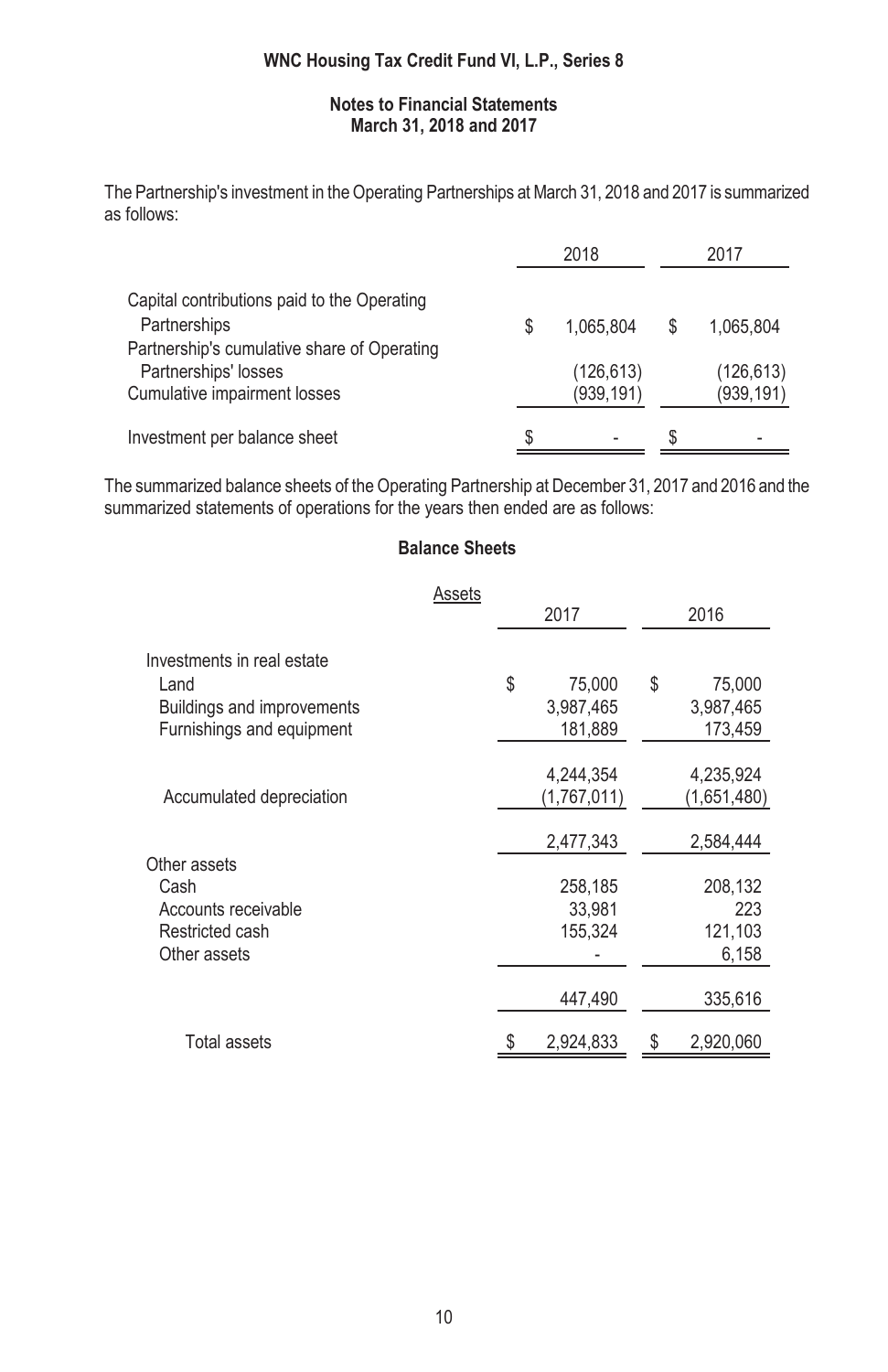# **Balance Sheets**

# Liabilities and Partners' Equity

|                                           | 2017            | 2016            |
|-------------------------------------------|-----------------|-----------------|
| Liabilities applicable to investments     |                 |                 |
| in real estate                            |                 |                 |
| Mortgages payable                         | \$<br>1,349,536 | \$<br>1,418,667 |
|                                           | 1,349,536       | 1,418,667       |
| Other liabilities                         |                 |                 |
| Accounts payable and accrued expenses     | 59,045          | 50,942          |
| Due to affiliates                         | 17,765          | 19,002          |
| Tenant security deposits                  | 22,936          | 22,656          |
| Other                                     | 7,303           | 4,950           |
|                                           | 1,456,585       | 1,516,217       |
| Partners' equity                          | 1,468,248       | 1,403,843       |
|                                           |                 |                 |
| Total liabilities and<br>partners' equity |                 |                 |
|                                           | \$<br>2,924,833 | \$<br>2,920,060 |
| <b>Statements of Operations</b>           |                 |                 |
|                                           | 2017            | 2016            |
|                                           |                 |                 |
| Revenue                                   |                 |                 |
| Rents                                     | \$<br>580,862   | \$<br>575,393   |
| Other                                     | 54,490          | 31,314          |
| Total revenue                             | 635,352         | 606,707         |
| <b>Expenses</b>                           |                 |                 |
| Interest on mortgages payable             | 83,958          | 104,079         |
| Depreciation and amortization             | 118,961         | 130,068         |
| Other expenses                            | 340,806         | 380,066         |
| Total expenses                            | 543,725         | 614,213         |
|                                           |                 |                 |
| Net income (loss)                         | \$<br>91,627    | \$<br>(7,506)   |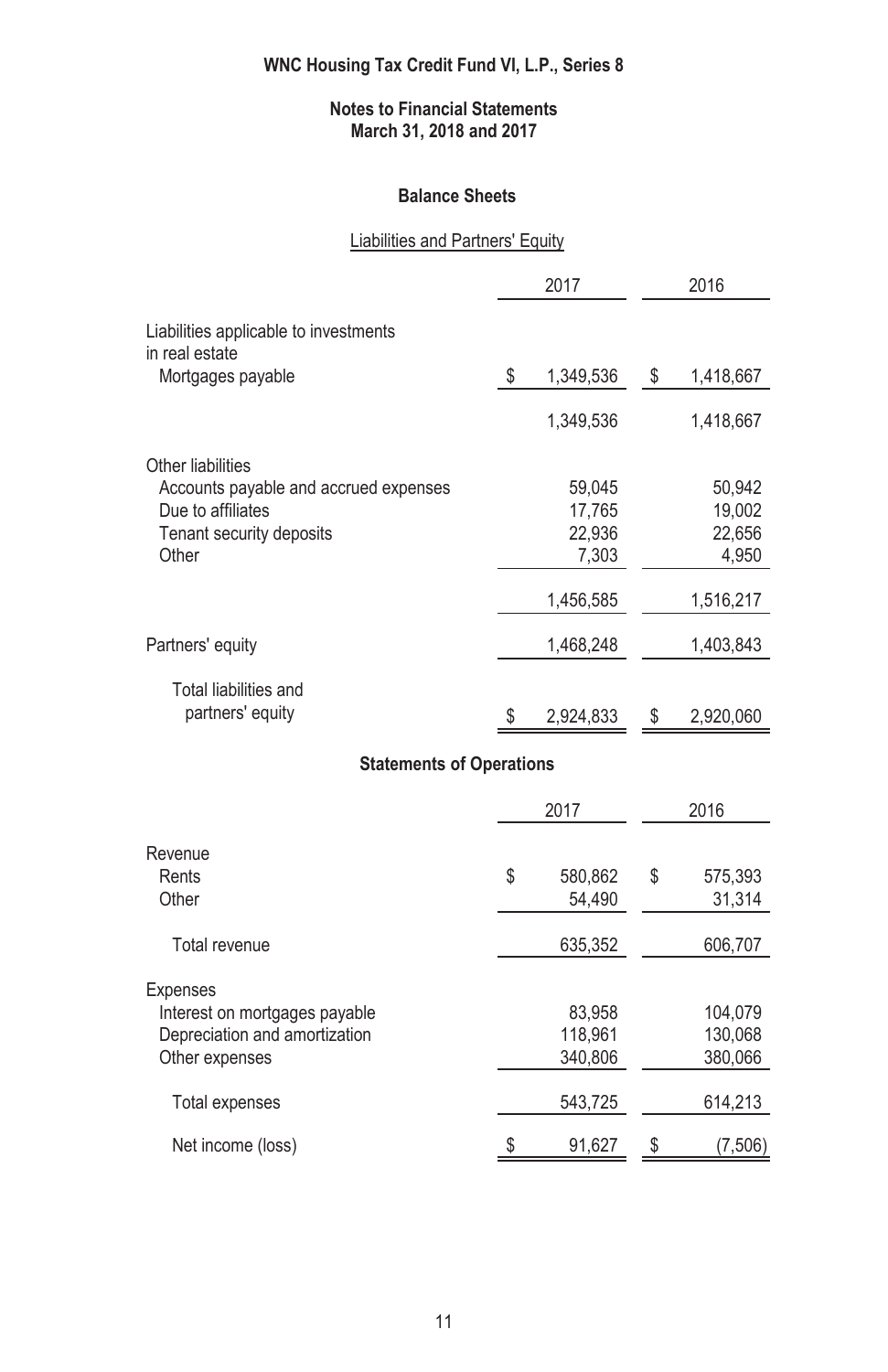# **Note 5 - Subsequent events**

Events that occur after the balance sheet date but before the financial statements were available to be issued must be evaluated for recognition or disclosure. The effects of subsequent events that provide evidence about conditions that existed at the balance sheet date are recognized in the accompanying financial statements. Subsequent events which provide evidence about conditions that existed after the balance sheet date require disclosure in the accompanying notes. Management evaluated the activity of the Partnership through May 4, 2018 (the date the financial statements were available to be issued) and concluded that no subsequent events have occurred that would require recognition in the financial statements or disclosure in the notes to the financial statements.